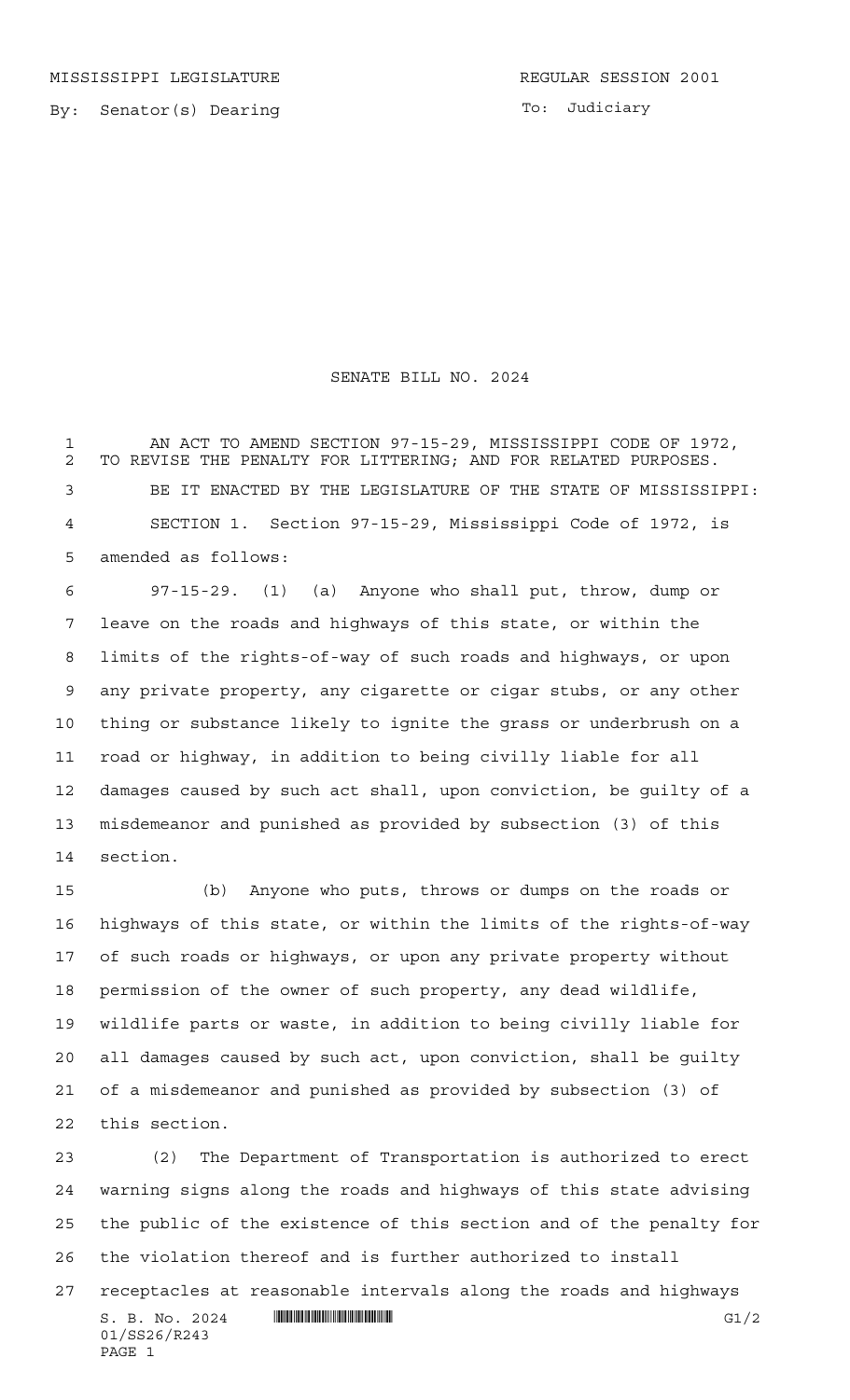of this state to be used as containers for trash and rubbish and for the convenience of the public using such roads and highways.

 (3) Any person found guilty of the violation of this section shall, upon conviction, be fined One Thousand Dollars (\$1,000.00). Two Hundred Fifty Dollars (\$250.00) of the proceeds of such fines shall be expended by the collecting jurisdiction solely for the purpose of funding local litter prevention programs or projects or local or school litter education programs as recommended by the statewide litter prevention program of Keep Mississippi Beautiful, Inc.

 (4) As a part of the fine imposed by subsection (3) above, a person convicted for an offense upon which fines are imposed by this section may be required to perform the following, and a person convicted for a second or subsequent offense upon which fines are imposed by this section shall be required to:

 (a) Remove or render harmless, in accordance with written direction, as appropriate, from the Department of Environmental Quality or local law enforcement authorities, the unlawfully discarded solid waste;

 (b) Repair or restore property damaged by, or pay damages for any damage arising out of the unlawfully discarded solid waste;

 (c) Perform community public service relating to the removal of any unlawfully discarded solid waste or to the restoration of any area polluted by unlawfully discarded solid waste; and

 (d) Pay all reasonable investigative and prosecutorial expenses and costs to the investigative and/or prosecutorial agency or agencies.

 (5) Upon a second or subsequent conviction of an offense upon which fines are imposed by this section, the minimum and maximum fines shall be doubled.

 $S.$  B. No. 2024  $\blacksquare$ 01/SS26/R243 PAGE 2